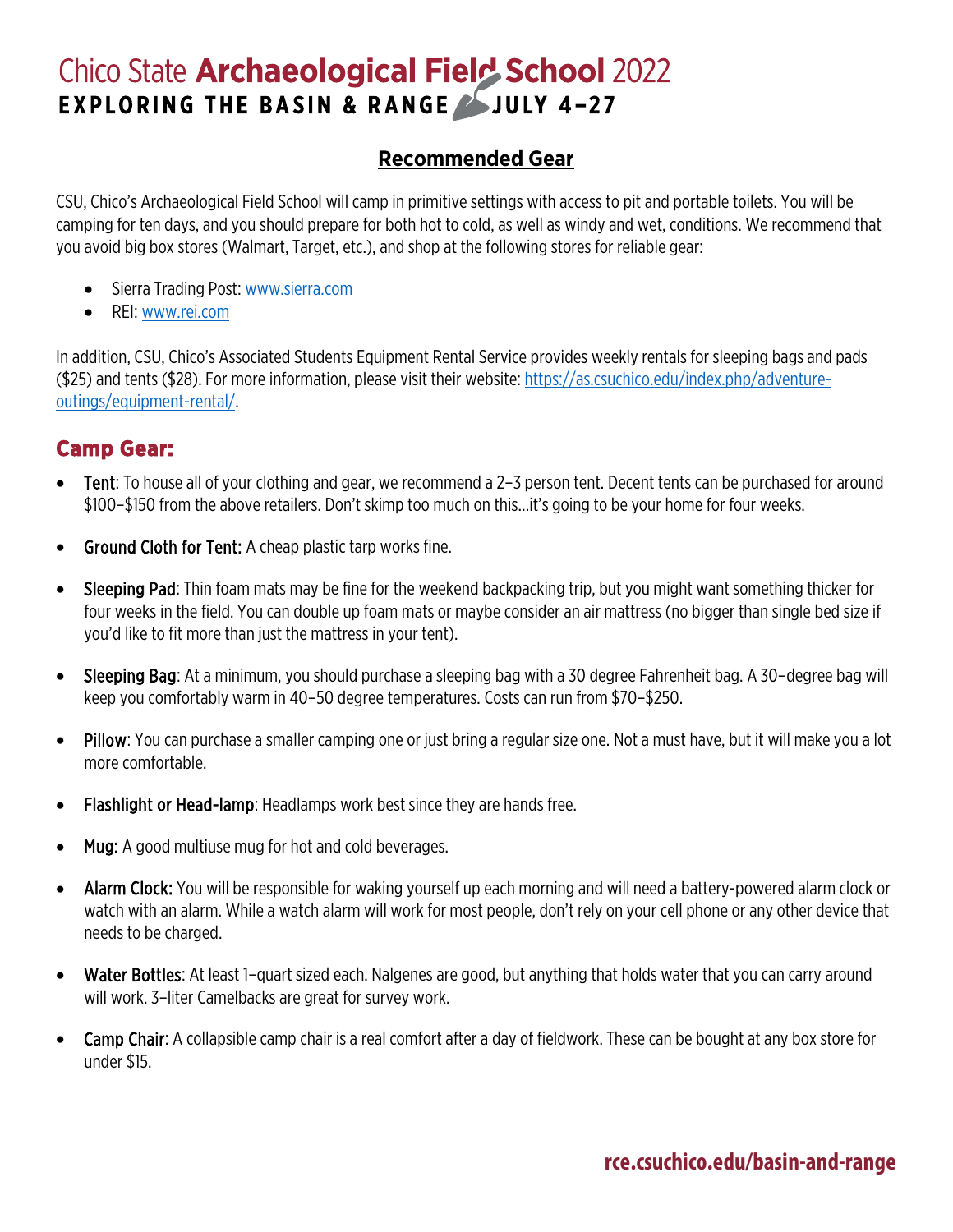# **Chico State Archaeological Field School 2022 EXPLORING THE BASIN & RANGE SJULY 4-27**

We do not provide field gear. Students are required to purchase the items listed below. Forestry Suppliers [\(www.forestrysuppliers.com\)](http://www.forestrysuppliers.com/) is a reliable online retailer that carries many of the items, but you may be able to find some of these items at a local hardware store. We have provided a price estimate from Forestry Suppliers as a reference.

### **Field Gear:**

- Margin or Pointed Trowel (\$15): A Marshaltown size 5 trowel is the standard model people go for. Look for it with masonry equipment at a hardware store, NOT in garden supplies.
- 2m Folding Rule and 5m Metric Tape (\$35): Make sure they are metric! It's okay if they have standard and metric.
- Line Level (\$2): Plastic is fine. Purchase at a local hardware store.
- Paint Brushes (\$5): It is nice to have a variety of sizes. Used brushes work or pick some up at your local hardware store.
- Field Bag: People do different things here, most common is just an old school backpack. An electrician's bag or tool bag can also be handy. Just make sure you have something that you can put all of your stuff in.
- Reusable Lunch Box or Bag: This will minimize trash.
- Work Gloves: Leather or imitation leather gloves will work best.
- Bound Field Journal (\$5): You will be required to keep a journal while in the field. Any spiral notebook or composition book is fine.
- Compass (\$40): Make sure it is declination adjustable. A good Silva compass is the best, particularly the Silva Ranger.
- Clipboard (\$5): A clipboard with a storage box is ideal to prevent paperwork from blowing away or getting wet.

### **General Gear:**

- Sunglasses
- Sunscreen
- Aloe Vera or Sunburn Cream (just in case)
- Bug Spray
- Personal Medications
- Personal Toiletries
- Towel
- Batteries for Everything
- Sandals, Flip Flops, or Other Comfortable **Shoes**